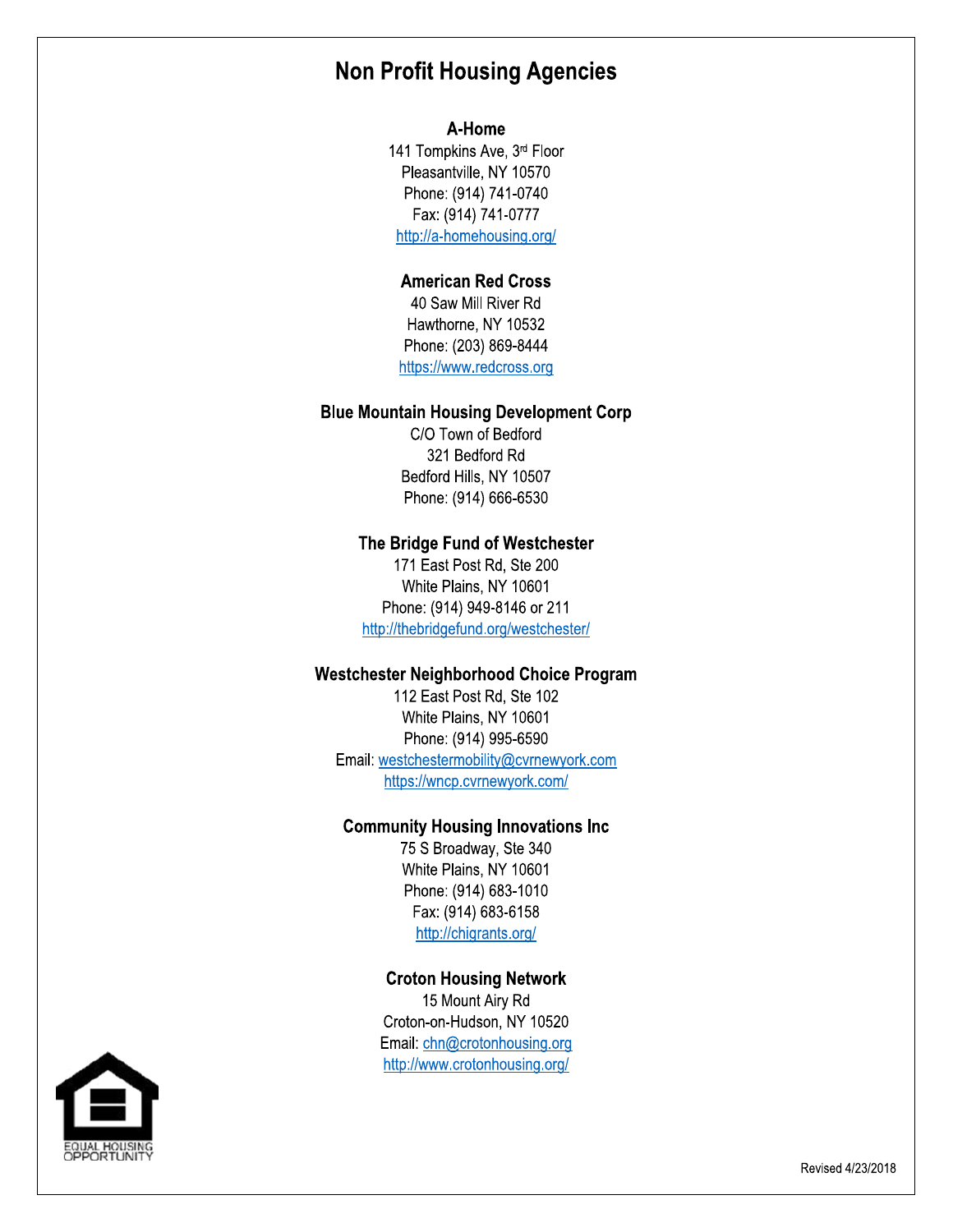### **Family Resource Center of Peekskill, Inc.**

PO Box #302, Peekskill, NY 10566 Phone: (914) 737-0411 Email: frcecm@aol.com www.frcny.org

#### **Family Services of Westchester**

One Gateway Plaza, 4<sup>th</sup> Floor Port Chester, NY 10573 Phone: (914) 937-2320 Fax: (914) 937-3183 http://www.fsw.org

#### **Greyston Foundation**

21 Park Ave Yonkers, NY 10703 Phone: (914) 376-3900 Email: info@greyston.org www.greyston.org

#### **Housing Action Council**

55 South Broadway Tarrytown, NY 10591 Phone: (914) 332-4144 Fax: (914) 332-4147 Email: hac@affordablehomes.org

#### **Human Development Services of Westchester**

930 Mamaroneck Ave Mamaroneck, NY 10543 Phone: (914) 835-8906 Fax: (914) 835-8905 https://www.hdsw.org/

### **IFCA (Interfaith Council for Action)**

138 Spring St Ossining, NY 10562 Phone: (914) 941-5252 Email: info@ifcany.org http://www.ifcany.org/

### **Mount Vernon United Tenants**

2 Gramatan Ave. Room 312 Mount Vernon, NY 10550 Phone: (914) 699-1114 Fax: (914) 699-7449 http://mvut.org

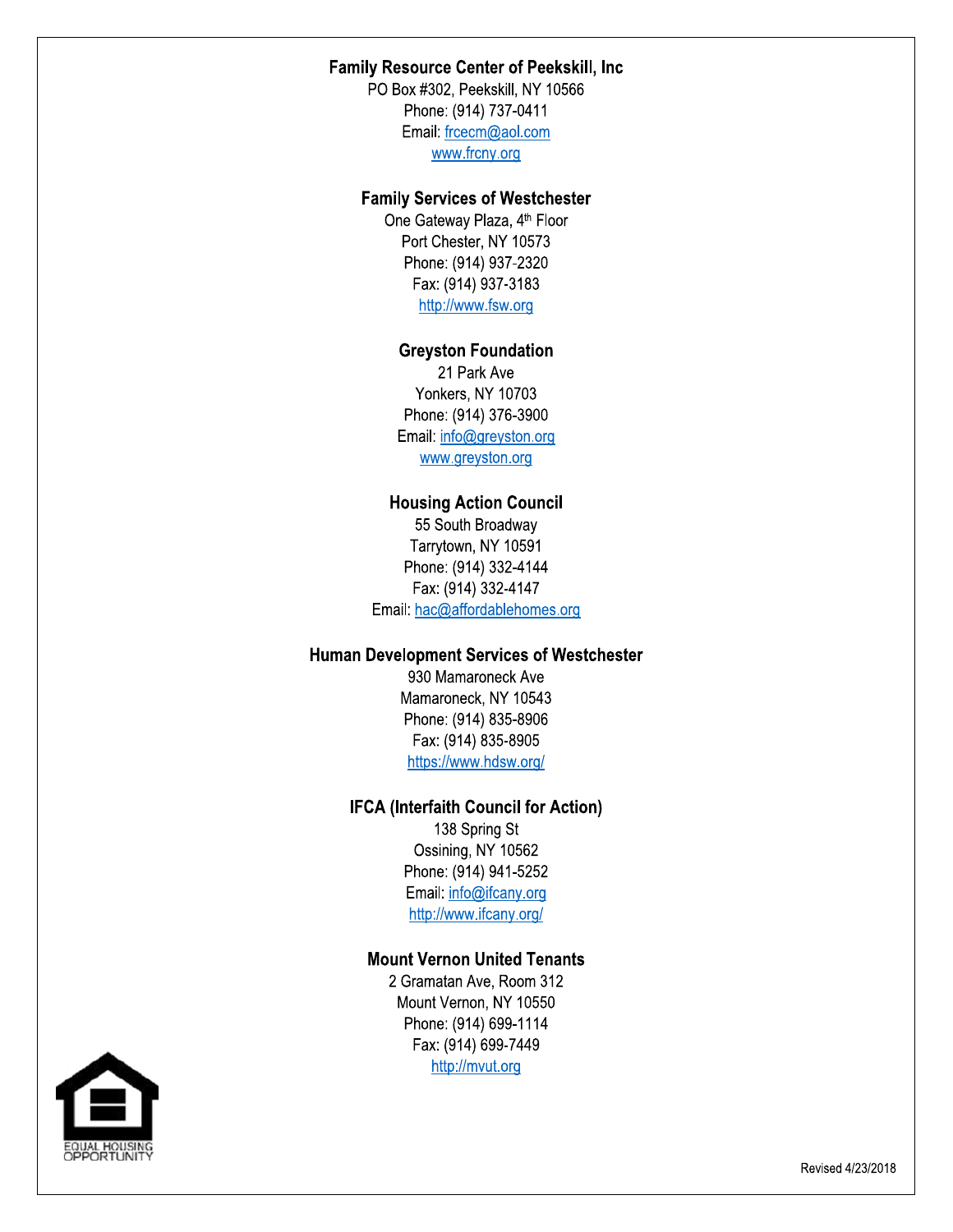#### New Rochelle Neighborhood Revitalization Corp

184 Union Ave New Rochelle, NY 10801 Phone: (914) 633-7092 Fax: (914) 633-7442 http://www.ndrgrp.com

#### **North Yonkers Preservation & Development Corp**

219 Ridge Ave Yonkers, NY 10703 Phone: (914) 423-9754 Fax: (914) 423-8184 Email: northyonkerspreservation@yahoo.com

### The Sharing Community Inc.

1 Hudson St Yonkers, NY 10702 Phone: (914) 963-2626 Fax: (914) 964-5286 https://thesharingcommunity.org/

#### Shore (Sheltering the Homeless is our Responsibility)

PO Box 814 White Plains, NY 10602 Phone: (914) 328-1896 Email: info@shelteringthehomeless.org http://www.shelteringthehomeless.org

### **Washingtonville Housing Alliance**

136 Library Lane Mamaroneck, NY 10543 Phone: (914) 698-4299 Fax: (914) 698-7158 Email: info@washingtonville.org http://www.washingtonville.org/

#### **Westchester Community Opportunity Program**

2 Westchester Plaza Elmsford, NY 10523 Phone: (914) 592-5600 Fax: (914) 592-0021 http://www.westcop.org/

#### Westchester Disabled on the Move, Inc

984 N. Broadway, Ste LL-10 Yonkers, NY 10701 Phone: (914) 968-4717 Fax: (914) 968-6137 www.wdom.org

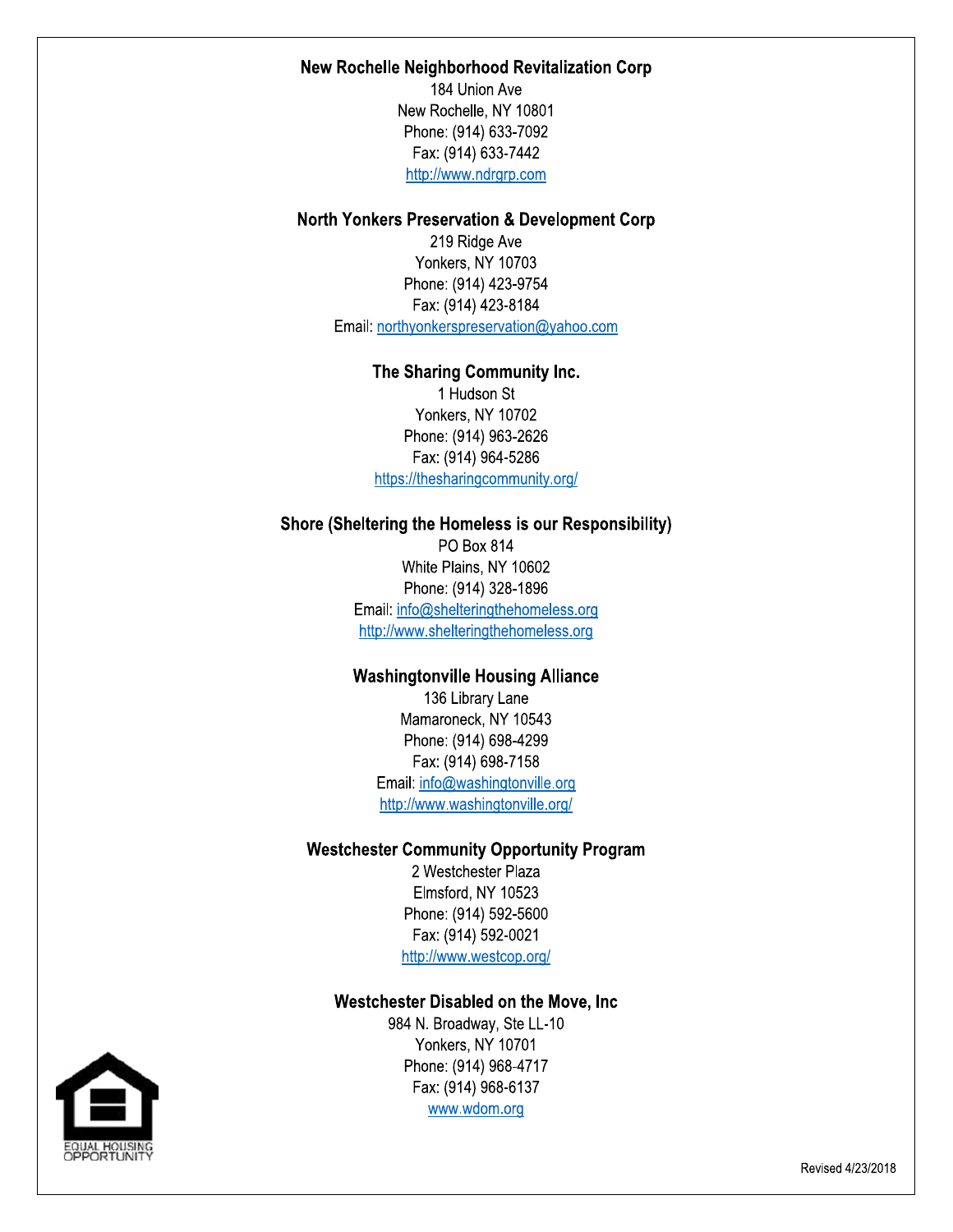#### The Westchester Hispanic Coalition

46 Waller Ave white F The Westchester Hispanic Coalition<br>46 Waller Ave<br>White Plains, NY 10605<br>Phone: (914) 948-8466<br>Fax: (914) 948-0311<br>Email: <u>whc@hispaniccoalition.org</u><br>https://hispaniccoalition.org/<br>**Community Capital New York**<br>44 Executive The Westchester Hispanic Coal<br>46 Waller Ave<br>White Plains, NY 10605<br>Phone: (914) 948-8466<br>Fax: (914) 948-0311<br>Email: <u>whc@hispaniccoalition.org/<br>https://hispaniccoalition.org/</u><br>Community Capital New Yor<br>44 Executive Blvd<br>El Phone: (914) 948-8466 Fax: (914) 948-0311 Email: whc@hispaniccoalition.org https://hispaniccoalition.org/

## Community Capital New York

44 Executive Biva Elmsford, NY 10523 Fax: (914) 948-0311<br>
Email: <u>whc@hispaniccoalition.org</u><br>
https://hispaniccoalition.org/<br> **Community Capital New Yor**<br>
44 Executive Blvd<br>
Elmsford, NY 10523<br>
Phone: (914) 747-8020<br>
Fax: (914) 747-2049<br>
Email: <u>info@communi</u> : (914) 747-8020 rax: (914) 747-2049 Email: info@communitycapitalny.org https://communitycapitalny.org

## westcnester independent Living Center

10 County Center Rd, 2<sup>nd</sup> Floor White Plains, NY 10607 Phone: (914) 747-8020<br>
Fax: (914) 747-2049<br>
Email: <u>info@communitycapitalny.org</u><br>
https://communitycapitalny.org<br> **Westchester Independent Living Cente**<br>
10 County Center Rd, 2<sup>nd</sup> Floor<br>
White Plains, NY 10607<br>
Phone: (91 Fax: (914) 747-2049<br>
Email:  $\frac{info@communitycapitalny.c}{info@communitycapitalny.org}$ <br>
https://communitycapitalny.org<br>
10 County Center Rd, 2<sup>nd</sup> Floor<br>
White Plains, NY 10607<br>
Phone: (914) 682-3926<br>
VP/TTY: (914) 259-8036<br>
Fax: (914) 682-8518<br>
Email: <u>co</u> : (914) 682-3926 Email: <u>info@communitycapitalny.org</u><br>
https://communitycapitalny.org<br>
10 County Center Rd, 2<sup>nd</sup> Floor<br>
White Plains, NY 10607<br>
Phone: (914) 682-3926<br>
VP/TTY: (914) 259-8036<br>
Fax: (914) 682-8518<br>
Email: <u>contact@wilc.com</u><br> VP/TTY: (914) 259-8036 Fax: (914) 682-8518 Email: contact@wilc.com https://www.wilc.org/ VP/TTY: (914) 259-8036<br>
Fax: (914) 682-8518<br>
Email: <u>contact@wilc.com</u><br>
https://www.wilc.org/<br> **Westchester Jewish Community Service**<br>
845 North Broadway<br>
White Plains, NY 10603<br>
Phone: (914) 761-0600<br>
Email: <u>info@wics.co</u>

## westcnester Jewish Community Services

845 North Broadway White Plains, NY 10603 Fax:  $(914)$  682-8518<br>
Email: <u>contact@wilc.com</u><br>
https://www.wilc.org/<br>
Westchester Jewish Community S<br>
845 North Broadway<br>
White Plains, NY 10603<br>
Phone:  $(914)$  761-0600<br>
Email:  $\frac{info@wics.com}{www.wics.com}$ <br>
<u>www.wics.com</u><br>
Cluste Phone: (914) 761-0600 Email: info@wjcs.com www.wjcs.com

#### Cluster, Inc.

zu South Broadway YONKETS, NY 10701 (914) 963-6440 Email: <u>info@ciusterinc.org</u> <u>http://clusterinc.org/</u>

#### Legal Services of the Hudson Valley

90 wapie Ave white F 20 South Broadway<br>
Yonkers, NY 10701<br>
(914) 963-6440<br>
Email: info@clusterinc.org<br>
http://clusterinc.org/<br>
Legal Services of the Hudson Valley<br>
90 Maple Ave<br>
White Plains, NY 10601<br>
Phone: 1-877-574-8529 or (914) 949-1305<br> YONKERS, NY 107<br>
(914) 963-6444<br>
Email: <u>info@clusterin<br>
http://clusterinc.c</u><br>
Legal Services of the Hu<br>
90 Maple Ave<br>
White Plains, NY<br>
Phone: 1-877-574-8529 or<br>
Email: <u>info@lshy<br>
https://www.lshv.</u>  $: 1$ -877-574-8529 or (914) 949-1305 Email: info@lshv.org https://www.lshv.org/

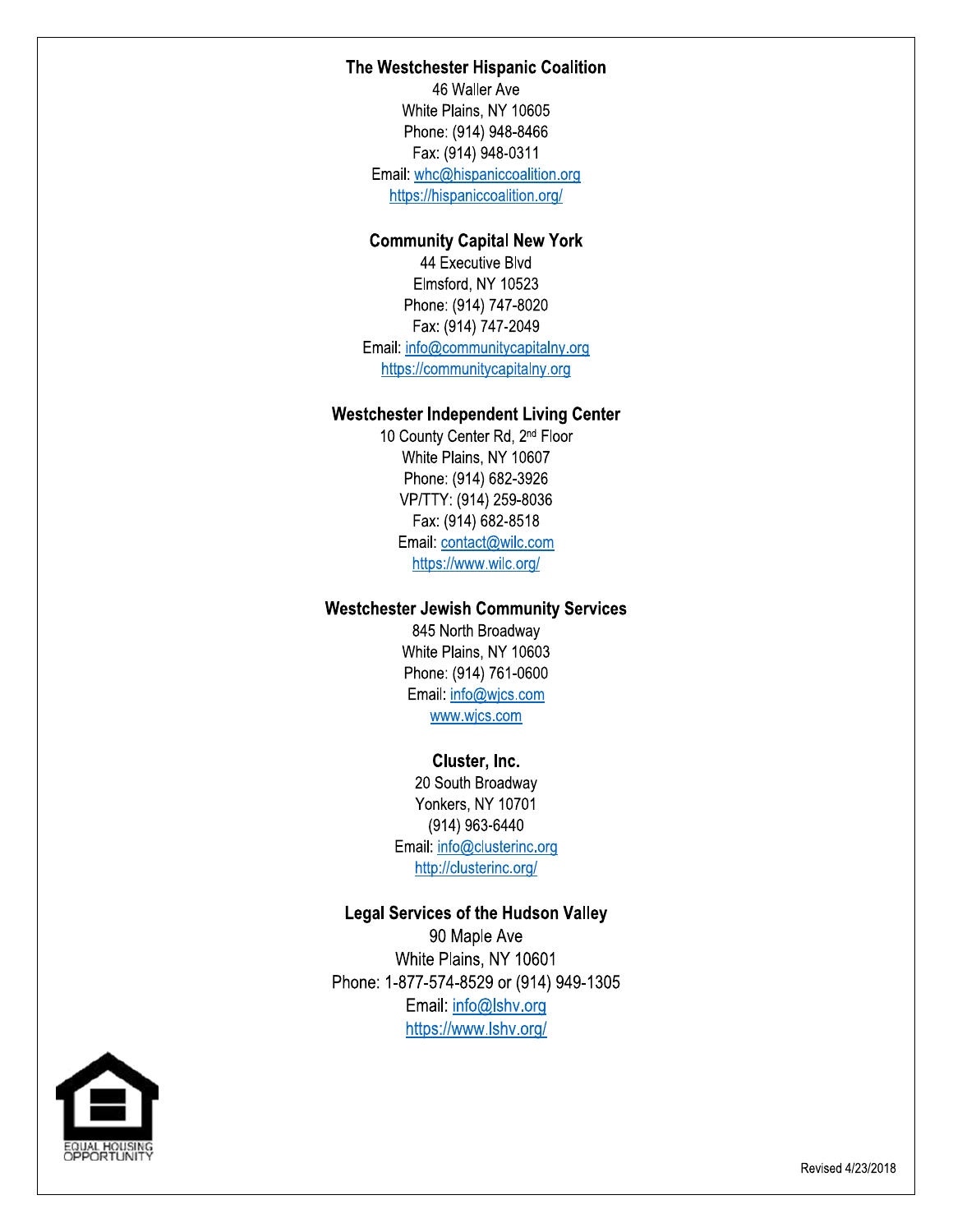#### Westchester Residential Opportunities, Inc.

Westchester Residential Opportunities, Inc.<br>470 Mamaroneck Ave<br>White Plains, NY 10605<br>Phone: (914) 428-4507<br>Fax: (914) 428-9455<br>Email: <u>housinghelp@wroinc.org</u><br>Westhab<br>Reshford St 470 Mamaroneck Ave  $\nu$ White Plains, NY 10605 Phone: (914) 428-4507 8x: (914) 428-9455 Email: housinghelp@wroinc.org<br>www.wroinc.org tchester Residential Opportunities, Inc.<br>
470 Mamaroneck Ave<br>
White Plains, NY 10605<br>
Phone: (914) 428-4507<br>
Fax: (914) 428-9455<br>
Email:  $\frac{housinghelp@wroinc.org}{\underline{www.wroinc.org}}$ <br>
Westhab<br>
8 Bashford St<br>
Yonkers, NY 10701<br>
Phone: 914-345-Westchester Residential Opportunities, Inc.<br>
470 Mamaroneck Ave<br>
White Plains, NY 10605<br>
Phone: (914) 428-4507<br>
Fax: (914) 428-9455<br>
Email: <u>housinghelp@wroinc.org</u><br>
<u>www.wroinc.org</u><br>
Westhab<br>
8 Bashford St<br>
Yonkers, NY 10 White Plains, NY 10605<br>
Phone: (914) 428-4507<br>
Fax: (914) 428-9455<br>
Email: <u>housinghelp@wroinc.org</u><br>
<u>www.wroinc.org</u><br> **Westhab**<br>
8 Bashford St<br>
Yonkers, NY 10701<br>
Phone: 914-345-2800<br>
Fax: 914-345-2800<br>
Fax: 914-376-5014<br>

## westnap

Yonkers, NY 10701 Phone: (914) 428-4507<br>
Fax: (914) 428-9455<br>
Email: <u>housinghelp@wroinc.org</u><br>
<u>www.wroinc.org</u><br> **Westhab**<br>
8 Bashford St<br>
Yonkers, NY 10701<br>
Phone: 914-345-2800<br>
Fax: 914-376-5014<br>
Email: <u>mail@westhab.org</u><br>
WWW.westhab.org Phone: 914-345-2800 Fax: 914-376-5014 Email: mail@westhab.org WWW.wroinc.org<br>
Westhab<br>
8 Bashford St<br>
Yonkers, NY 10701<br>
Phone: 914-345-2800<br>
Fax: 914-376-5014<br>
Email: <u>mail@westhab.org</u><br>
<u>www.westhab.org</u><br> **f White Plains & Central Westchester**<br>
515 North St<br>
White Plains, NY 10605<br> www.westhab.org

## YWCA OT WNIte Plains & Central Westchester

Westhab<br>
8 Bashford St<br>
Yonkers, NY 10701<br>
Phone: 914-345-2800<br>
Fax: 914-376-5014<br>
Email: mail@westhab.org<br>
<u>www.westhab.org</u><br> **A of White Plains & Central Westchester**<br>
515 North St<br>
White Plains, NY 10605<br>
Phone: (914) 9 Yonkers, NY 10701<br>
Phone: 914-345-2800<br>
Fax: 914-376-5014<br>
Email: <u>mail@westhab.org</u><br>
<u>www.westhab.org</u><br> **YWCA of White Plains & Central Westchester**<br>
515 North St<br>
White Plains, NY 10605<br>
Phone: (914) 949-6227<br>
Fax: (914)  $\nu$ vnite Plains, NY 10605 Phone: (914) 949-6227 <%=789
:99;  WWW.westhab.org<br>
YWCA of White Plains & Central Weste<br>
515 North St<br>
White Plains, NY 10605<br>
Phone: (914) 949-6227<br>
Fax: (914) 949-2021<br>
Email: <u>frontdesk@ywcawpcw.org</u><br>
Westchester County Human Rights Com<br>
112 East Post R www.westhab.org<br>
hite Plains & Central Westchester<br>
515 North St<br>
White Plains, NY 10605<br>
Phone: (914) 949-6227<br>
Fax: (914) 949-2021<br>
ail: <u>frontdesk@ywcawpcw.org</u><br>
www.ywcawpcw.org<br>
County Human Rights Commission<br>
112 Eas of White Plains & Central Westchester<br>
515 North St<br>
White Plains, NY 10605<br>
Phone: (914) 949-6227<br>
Fax: (914) 949-2021<br>
Email: <u>frontdesk@ywcawpcw.org</u><br>
www.ywcawpcw.org<br>
ester County Human Rights Commission<br>
112 East Pos

## westchester County Human Rights Commission

112 East Post Rd,  $#3$  $V$  vnite Plains, NY 10601 Phone: (914) 995-7710 <u>stchesterg</u>

## New York State Division of Human Rights

Email: <u>frontdesk@ywcawpcw.org</u><br>
<u>www.ywcawpcw.org</u><br>
Westchester County Human Rights Comm<br>
112 East Post Rd, #3<br>
White Plains, NY 10601<br>
Phone: (914) 995-7710<br>
http://humanrights.westchestergov.com<br>
New York State Division Email: <u>frontdesk@ywcawpcw.org</u><br>
www.ywcawpcw.org<br>
ter County Human Rights Commission<br>
112 East Post Rd, #3<br>
White Plains, NY 10601<br>
Phone: (914) 995-7710<br>
p://humanrights.westchestergov.com<br>
ork State Division of Human Ri One Fordham Plaza, Fourth Floor Westchester County Human Rights Commission<br>
112 East Post Rd, #3<br>
White Plains, NY 10601<br>
Phone: (914) 995-7710<br>
http://humanrights.westchestergov.com<br>
New York State Division of Human Rights<br>
One Fordham Plaza, Fourth Flo 112 East Post Rd, #3<br>White Plains, NY 10601<br>Phone: (914) 995-7710<br>http://humanrights.westchestergov.com<br>New York State Division of Human Rig<br>One Fordham Plaza, Fourth Floor<br>Bronx, NY 10458<br>Phone: (718) 741-8332<br>TTY: (718) Phone: (718) 741-8332 TTY: (718) 741-8300 Email: accessibility@dhr.ny.gov<br>https://dhr.ny.gov/ http://humanrights.westchestergov.com<br> **York State Division of Human Rights**<br>
One Fordham Plaza, Fourth Floor<br>
Bronx, NY 10458<br>
Phone: (718) 741-8332<br>
TTY: (718) 741-8300<br>
Email: <u>accessibility@dhr.ny.gov</u><br>
https://dhr.ny. New York State Division of Human Rights<br>
One Fordham Plaza, Fourth Floor<br>
Bronx, NY 10458<br>
Phone: (718) 741-8332<br>
TTY: (718) 741-8330<br>
Email: <u>accessibility@dhr.ny.gov</u><br>
https://dhr.ny.gov/



Revised 4/23/2018